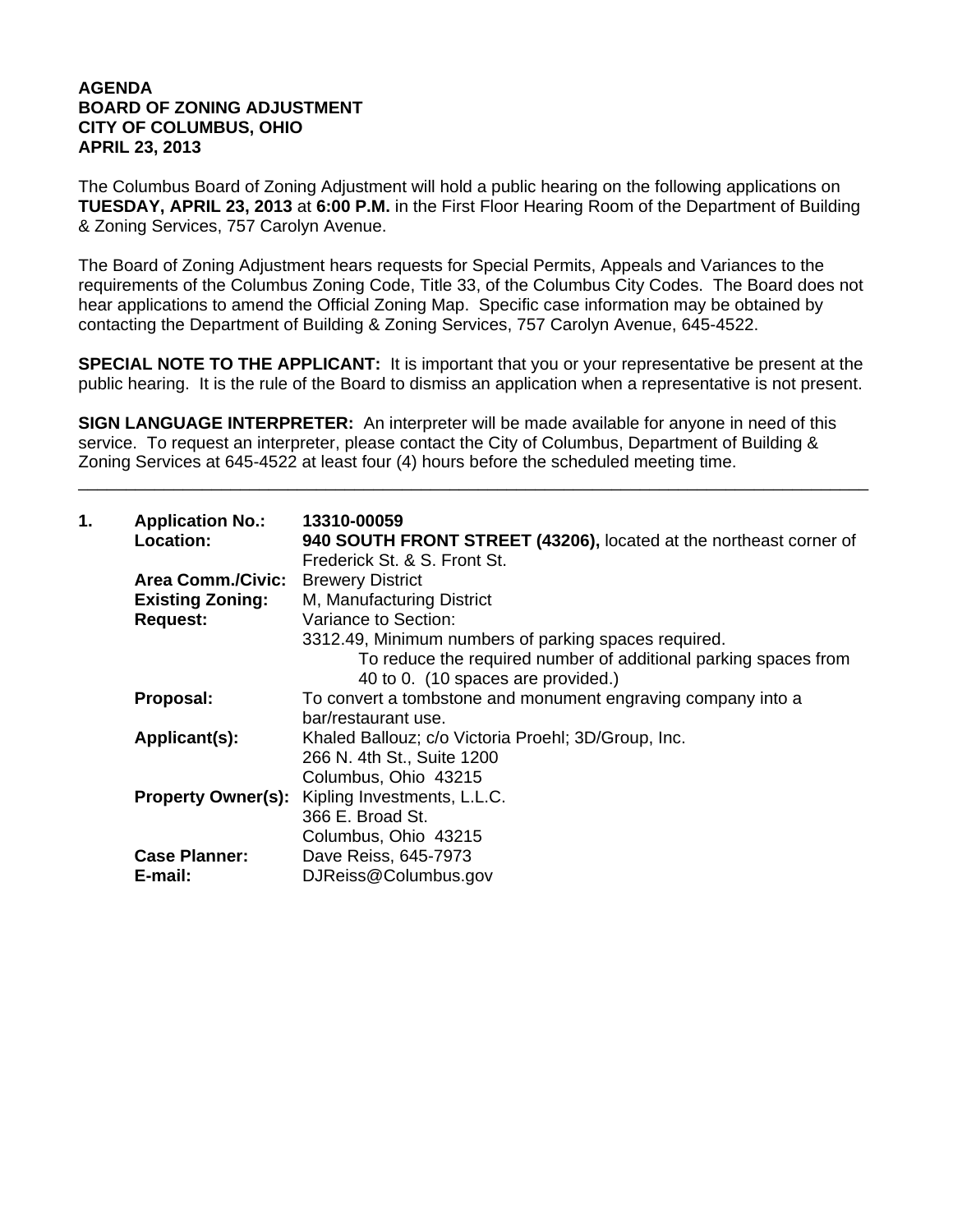| 2. | <b>Application No.:</b>   | 13310-00068                                                              |
|----|---------------------------|--------------------------------------------------------------------------|
|    | <b>Location:</b>          | 395-397 CRESTVIEW AVENUE (A.K.A. 2855 INDIANOLA AVENUE)                  |
|    |                           | (43202), located at the southwest corner of Crestview Ave. & Indianola   |
|    |                           | Ave.                                                                     |
|    | Area Comm./Civic:         | C-4, Commercial District                                                 |
|    | <b>Request:</b>           | Variance to Section:                                                     |
|    |                           | 3312.49, Minimum numbers of parking spaces required.                     |
|    |                           | To reduce the required number of additional parking spaces from          |
|    |                           | 15 to 0. (15 spaces are provided.)                                       |
|    | Proposal:                 | To expand an existing outdoor patio seating area and add a masonry pizza |
|    |                           | oven to an existing tavern.                                              |
|    | Applicant(s):             | Ali Al Shahal; c/o Victoria Proehl; 3D/Group, Inc.                       |
|    |                           | 266 N. 4th St., Suite 1200                                               |
|    |                           | Columbus, Ohio 43215                                                     |
|    | <b>Property Owner(s):</b> | Ali Al Shahal; 395 E. L.L.C.                                             |
|    |                           | 460 Rutherford Rd.                                                       |
|    |                           | Powell, Ohio 43065                                                       |
|    | <b>Case Planner:</b>      | Jamie Freise, 645-6350                                                   |
|    | E-mail:                   | JFFreise@Columbus.gov                                                    |
|    |                           |                                                                          |

| 3. | <b>Application No.:</b>   | 13310-00096                                                         |
|----|---------------------------|---------------------------------------------------------------------|
|    | <b>Location:</b>          | 1081 EAST HUDSON STREET (43211), located at the southeast corner of |
|    |                           | McGuffey Rd. & E. Hudson St.                                        |
|    | <b>Area Comm./Civic:</b>  | South Linden Area Commission                                        |
|    | <b>Existing Zoning:</b>   | C-4, Commercial District                                            |
|    | <b>Request:</b>           | Variance to Section:                                                |
|    |                           | 3312.49, Minimum numbers of parking spaces required.                |
|    |                           | To reduce the required number of additional parking spaces from     |
|    |                           | 33 to 0. (11 spaces are provided.)                                  |
|    | Proposal:                 | To construct an addition onto an existing church.                   |
|    | Applicant(s):             | Danny Popp, D.D.P. & Associates; Architects/Planners                |
|    |                           | 885 E. Cooke Rd.                                                    |
|    |                           | Columbus, Ohio 43224                                                |
|    | <b>Property Owner(s):</b> | House of Prayer                                                     |
|    |                           | 1081 E. Hudson St.                                                  |
|    |                           | Columbus, Ohio 43211                                                |
|    | <b>Case Planner:</b>      | Dave Reiss, 645-7973                                                |
|    | E-mail:                   | DJReiss@Columbus.gov                                                |
|    |                           |                                                                     |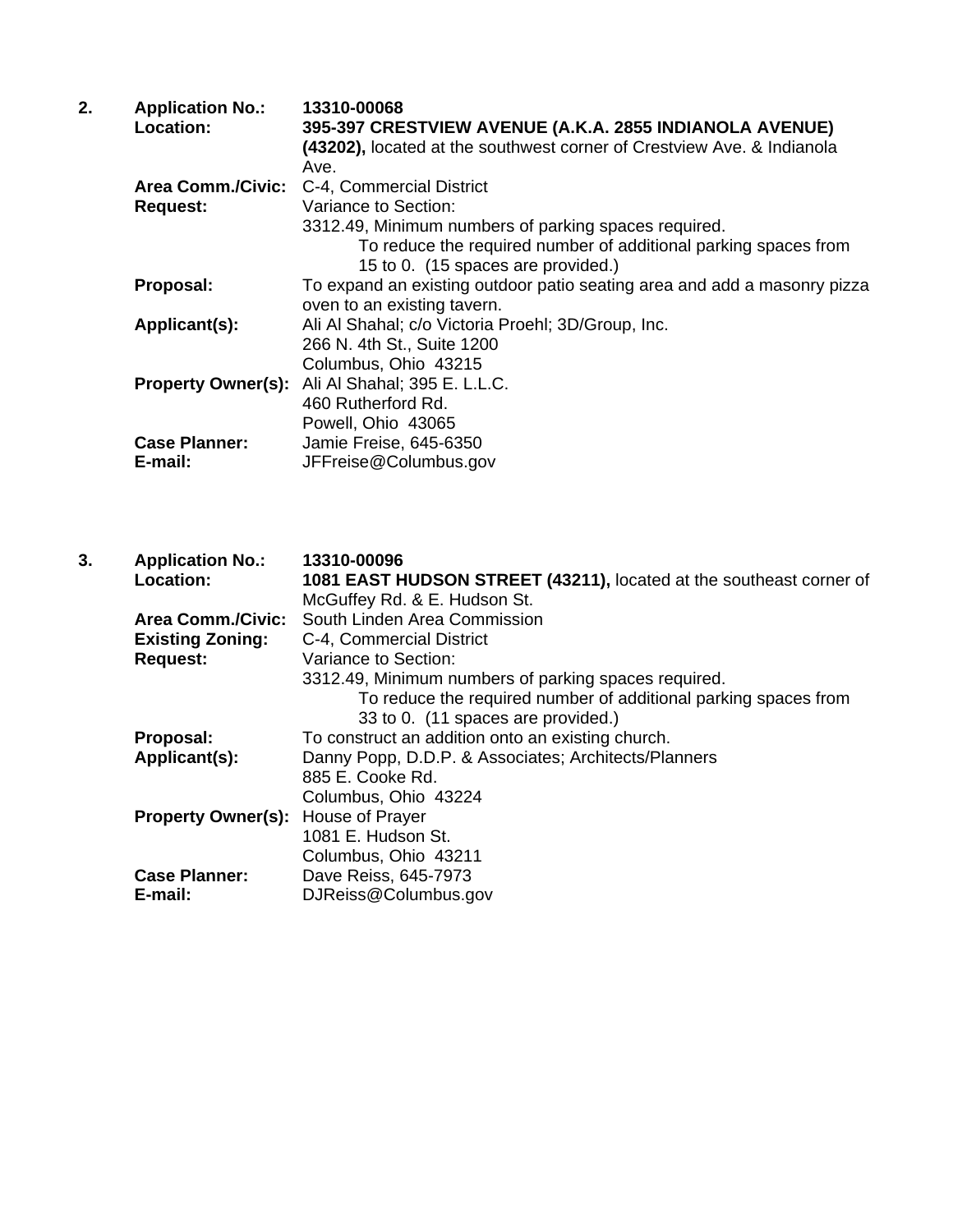| 4. | <b>Application No.:</b><br>Location:                                   | 13310-00097<br>650 GLENMONT AVENUE (43214), located on the north side of Glenmont                                                                                                                                                                                                                                                                                                                                                                                                                                                                                                                                                                                                                                                                                                                                                                                                                                                                                                                                                                                                         |
|----|------------------------------------------------------------------------|-------------------------------------------------------------------------------------------------------------------------------------------------------------------------------------------------------------------------------------------------------------------------------------------------------------------------------------------------------------------------------------------------------------------------------------------------------------------------------------------------------------------------------------------------------------------------------------------------------------------------------------------------------------------------------------------------------------------------------------------------------------------------------------------------------------------------------------------------------------------------------------------------------------------------------------------------------------------------------------------------------------------------------------------------------------------------------------------|
|    | <b>Area Comm./Civic:</b><br><b>Existing Zoning:</b><br><b>Request:</b> | Ave., 329 ft. west of Indianola Ave.<br><b>Clintonville Area Commission</b><br>R-3, Residential District<br>Variance to Section:<br>3332.38, Private garage.<br>To reduce the minimum number of additional parking spaces from                                                                                                                                                                                                                                                                                                                                                                                                                                                                                                                                                                                                                                                                                                                                                                                                                                                            |
|    | Proposal:<br>Applicant(s):                                             | 74 to 0. (37 spaces are existing.)<br>To construct a detached garage.<br>Matthew & Robin Allen<br>650 Glenmont Ave.<br>Columbus, Ohio 43214                                                                                                                                                                                                                                                                                                                                                                                                                                                                                                                                                                                                                                                                                                                                                                                                                                                                                                                                               |
|    | <b>Property Owner(s):</b><br><b>Case Planner:</b><br>E-mail:           | Same as applicant.<br>Jamie Freise, 645-6350<br>JFFreise@Columbus.gov                                                                                                                                                                                                                                                                                                                                                                                                                                                                                                                                                                                                                                                                                                                                                                                                                                                                                                                                                                                                                     |
| 5. | <b>Application No.:</b><br>Location:                                   | 13310-00099<br>1079 EAST 5TH AVENUE (43201), located at the southwest quadrant of<br>the Norfolk & Western Railroad and E. 5th Ave. underpass.                                                                                                                                                                                                                                                                                                                                                                                                                                                                                                                                                                                                                                                                                                                                                                                                                                                                                                                                            |
|    | <b>Area Comm./Civic:</b><br><b>Existing Zoning:</b><br><b>Request:</b> | Milo-Grogan Area Commission<br>M, Manufacturing District<br>Variances & Special Permit to Sections:<br>3389.07, Impound lot, junk yard or salvage yard.<br>To allow the establishment of a salvage operation.<br>3312.27, Parking setback line.<br>To reduce the required parking setback from 25 ft. to 0 ft., to reflect<br>an existing condition.<br>3312.39, Striping and marking.<br>To not stripe and mark parking spaces or aisles.<br>3312.43, Required surface for parking.<br>To not pave or improve and meet minimum code standards for a<br>surface used for parking, loading and maneuvering; to allow a<br>gravel surface to remain.<br>3363.19, Location requirements.<br>To allow a more objectionable use (a salvage yard) to be located<br>within 600 ft. of a residential zoning district. To permit a more<br>objectionable use at a distance of 32 ft. from a residential zoning<br>district.<br>3363.41, Storage.<br>To not provide a tight, unpierced fence not less than 6 ft. in height<br>that encloses the salvage storage; to use an approximately 5 ft. tall |
|    |                                                                        | chain-link fence around a truck terminal and outside storage area<br>with slats in the section of the fence that is parallel to E. 5th Ave.                                                                                                                                                                                                                                                                                                                                                                                                                                                                                                                                                                                                                                                                                                                                                                                                                                                                                                                                               |
|    | Proposal:<br>Applicant(s):                                             | To establish a recycling facility.<br>New World Recycling, L.L.C., c/o Donald Plank; Plank Law Firm<br>145 E. Rich St., 3rd Floor<br>Columbus, Ohio 43215                                                                                                                                                                                                                                                                                                                                                                                                                                                                                                                                                                                                                                                                                                                                                                                                                                                                                                                                 |
|    | <b>Property Owner(s):</b>                                              | Enterprise Investments, L.P.<br>1550 Old Henderson Rd., Suite N242<br>Columbus, Ohio 43215                                                                                                                                                                                                                                                                                                                                                                                                                                                                                                                                                                                                                                                                                                                                                                                                                                                                                                                                                                                                |
|    | <b>Case Planner:</b><br>E-mail:                                        | Dave Reiss, 645-7973<br>DJReiss@Columbus.gov                                                                                                                                                                                                                                                                                                                                                                                                                                                                                                                                                                                                                                                                                                                                                                                                                                                                                                                                                                                                                                              |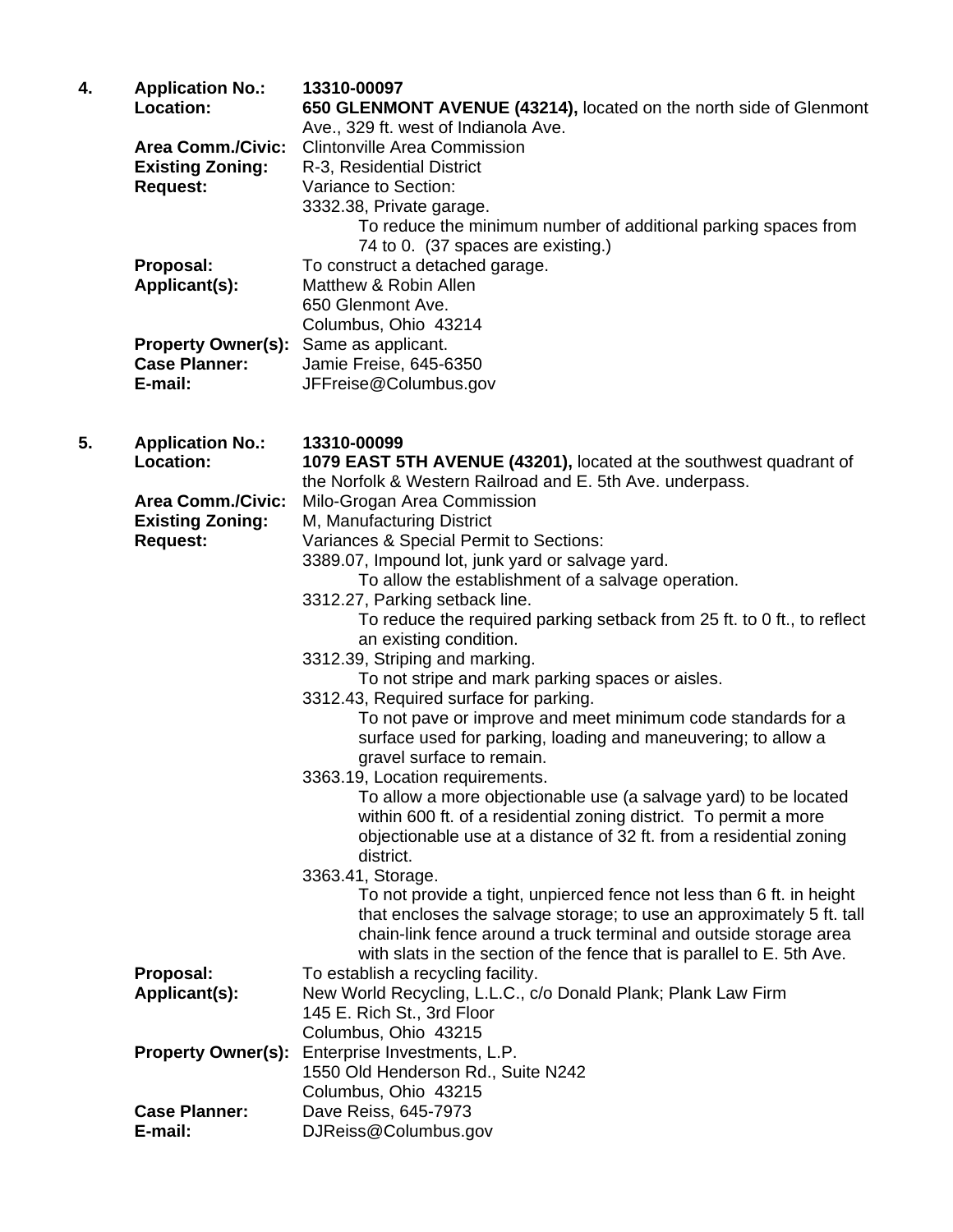| 6. | <b>Application No.:</b>   | 13310-00102                                                            |
|----|---------------------------|------------------------------------------------------------------------|
|    | Location:                 | 3180 OLENTANGY RIVER ROAD (43202), located on the east side of         |
|    |                           | Olentangy River Rd., approximately 400 ft. north of Riverview Dr.      |
|    | <b>Area Comm./Civic:</b>  | None                                                                   |
|    | <b>Existing Zoning:</b>   | M, Manufacturing District                                              |
|    | <b>Request:</b>           | Variances to sections:                                                 |
|    |                           | 3312.11, Drive-up stacking area.                                       |
|    |                           | To decrease the width of a required by-pass lane from 20 ft. to 15 ft. |
|    |                           | (Note: This code only requires a minimum 10 ft. by-pass lane.)         |
|    |                           | 3372.804, Setback requirements.                                        |
|    |                           | To reduce the parking setback from the fronting street from 10 ft. to  |
|    |                           | 5 ft. and an abutting service road on to south from 10 ft. to 0 ft.    |
|    |                           | 3372.809, Parking and circulation.                                     |
|    |                           | To allow a third row of parking spaces along the southern drive        |
|    |                           | aisle.                                                                 |
|    | Proposal:                 | To convert and existing oil change and lube shop into a restaurant.    |
|    | Applicant(s):             | Jackson B. Reynolds, III; c/o Smith & Hale, L.L.C.                     |
|    |                           | 37 W. Broad St., Suite 725                                             |
|    |                           | Columbus, Ohio 43215                                                   |
|    | <b>Property Owner(s):</b> | Northern Lights Development, L.L.C.                                    |
|    |                           | 1561 Pemberton Dr.                                                     |
|    |                           | Columbus, Ohio 43221                                                   |
|    | <b>Case Planner:</b>      | Jamie Freise, 645-6350                                                 |
|    | E-mail:                   | JFFreise@Columbus.gov                                                  |

**7. Application No.: 13310-00103 Location: 894 FRANK ROAD (43223),** located on the north side of Frank Rd., approximately 900 ft. east of Brown Rd.

**Area Comm./Civic:** Southwest Area Commission<br>**Existing Zoning:** M, Manufacturing District

**M, Manufacturing District** 



| <b>Request:</b>           | <b>Special Permit to Section:</b>                    |
|---------------------------|------------------------------------------------------|
|                           | 3389.07, Impound lot, junk yard or salvage yard.     |
|                           | To establish a recycling facility.                   |
| Proposal:                 | To establish an asphalt shingle recycling operation. |
| Applicant(s):             | Inland Products; c/o Jill Tangeman                   |
|                           | 52 E. Gay St.                                        |
|                           | Columbus, Ohio 43216                                 |
| <b>Property Owner(s):</b> | Inland Products / 800 Frank Rd., L.L.C.              |
|                           | P.O. Box 2228 / P.O. Box 91111                       |
|                           | Worthington, Ohio 43085 / Columbus, Ohio 43209       |
| <b>Case Planner:</b>      | Jamie Freise, 645-6350                               |
| E-mail:                   | JFFreise@Columbus.gov                                |
|                           |                                                      |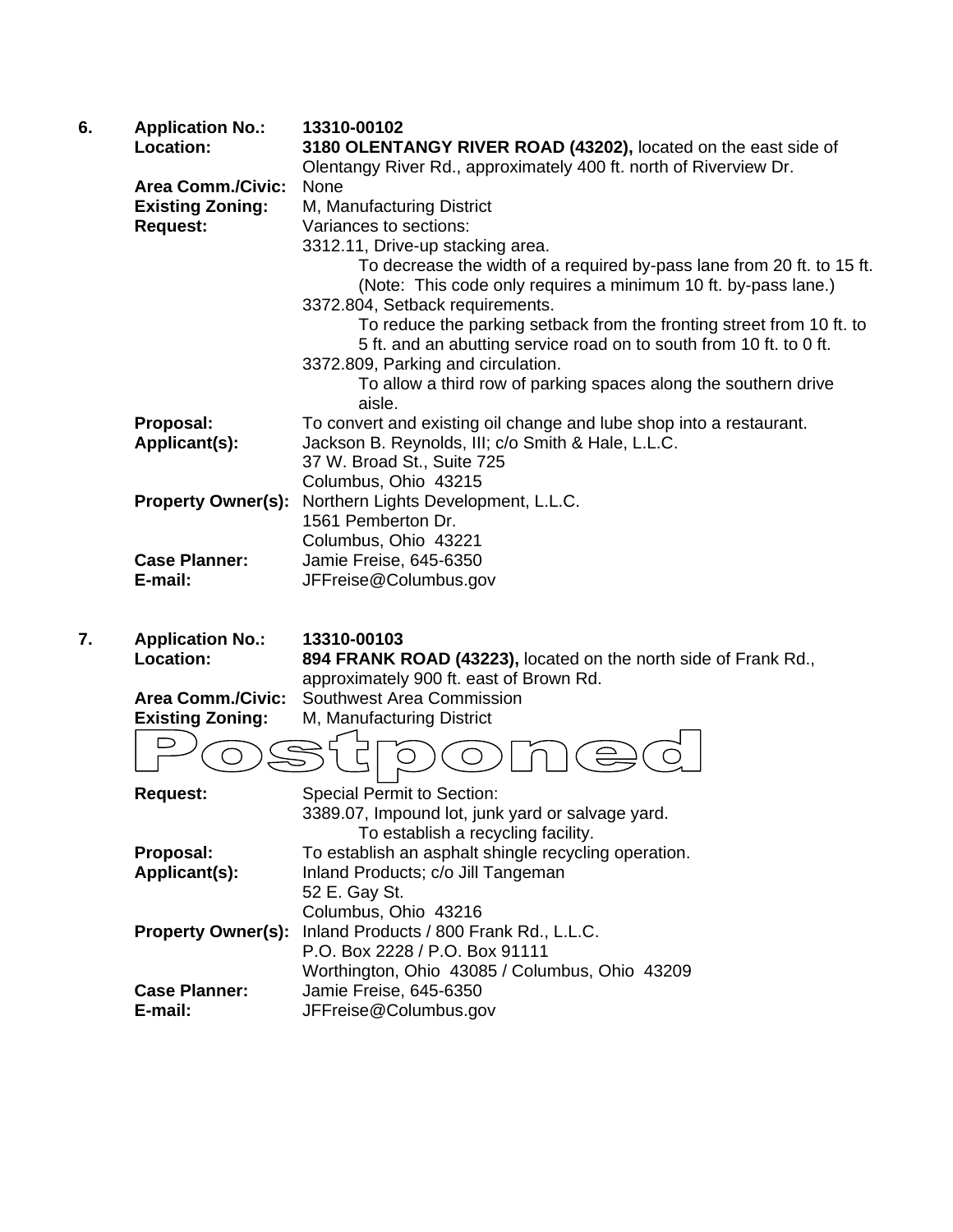| 8. | <b>Application No.:</b><br>Location:                | 13310-00105<br>138 WEST COOKE ROAD (43218), located on the north side of Cooke<br>Rd., approximately 352 ft. west of Rosemary Pkwy.                                                                                  |
|----|-----------------------------------------------------|----------------------------------------------------------------------------------------------------------------------------------------------------------------------------------------------------------------------|
|    | <b>Area Comm./Civic:</b><br><b>Existing Zoning:</b> | <b>Clintonville Area Commission</b><br>R-3, Residential District                                                                                                                                                     |
|    | <b>Request:</b>                                     | Variance to Section:                                                                                                                                                                                                 |
|    |                                                     | 3332.26, Minimum side yard permitted.<br>To reduce the minimum side yard from 5 ft. to 1.4 ft.                                                                                                                       |
|    | Proposal:                                           | To renovate and remodel an existing, single-family dwelling which includes<br>a 70 sq. ft. addition to an existing garage that encroaches into the required<br>side yard.                                            |
|    | Applicant(s):                                       | <b>Tim Carr</b>                                                                                                                                                                                                      |
|    |                                                     | 125 S. Knox St.<br>Westerville, Ohio 43081                                                                                                                                                                           |
|    | <b>Property Owner(s):</b> Susanne Buckley           |                                                                                                                                                                                                                      |
|    |                                                     | 138 W. Cooke Rd.<br>Columbus, Ohio 43218                                                                                                                                                                             |
|    | <b>Case Planner:</b><br>E-mail:                     | Dave Reiss, 645-7973<br>DJReiss@Columbus.gov                                                                                                                                                                         |
|    |                                                     |                                                                                                                                                                                                                      |
|    |                                                     |                                                                                                                                                                                                                      |
| 9. | <b>Application No.:</b><br>Location:                | 13310-00106<br>1038 NORTH HIGH STREET (43218), located on the east side of N. High                                                                                                                                   |
|    | <b>Area Comm./Civic:</b><br><b>Existing Zoning:</b> | St., approximately 43 ft. south of E. 3rd Ave.<br>Italian Village Commission                                                                                                                                         |
|    | <b>Request:</b>                                     | C-4, Commercial<br>Variance to Section:                                                                                                                                                                              |
|    |                                                     | 3312.49, Minimum numbers of parking spaces required.<br>To reduce the minimum number of additional parking spaces from<br>12 to 0 (0 spaces provided) and bicycle parking spaces from 2 to 0<br>(0 spaces provided). |
|    | Proposal:                                           | To convert a retail use into a tavern.                                                                                                                                                                               |
|    | Applicant(s):                                       | Daniel Morgan; c/o Behal, Sampson, Dietz, Inc.<br>990 W. 3rd Ave.                                                                                                                                                    |
|    |                                                     | Columbus, Ohio 43202                                                                                                                                                                                                 |
|    | <b>Property Owner(s):</b>                           | Michael Maloof, Cust F.B.O.<br>2362 N. High St.                                                                                                                                                                      |
|    | <b>Case Planner:</b>                                | Columbus, Ohio 43232<br>Jamie Freise, 645-6350                                                                                                                                                                       |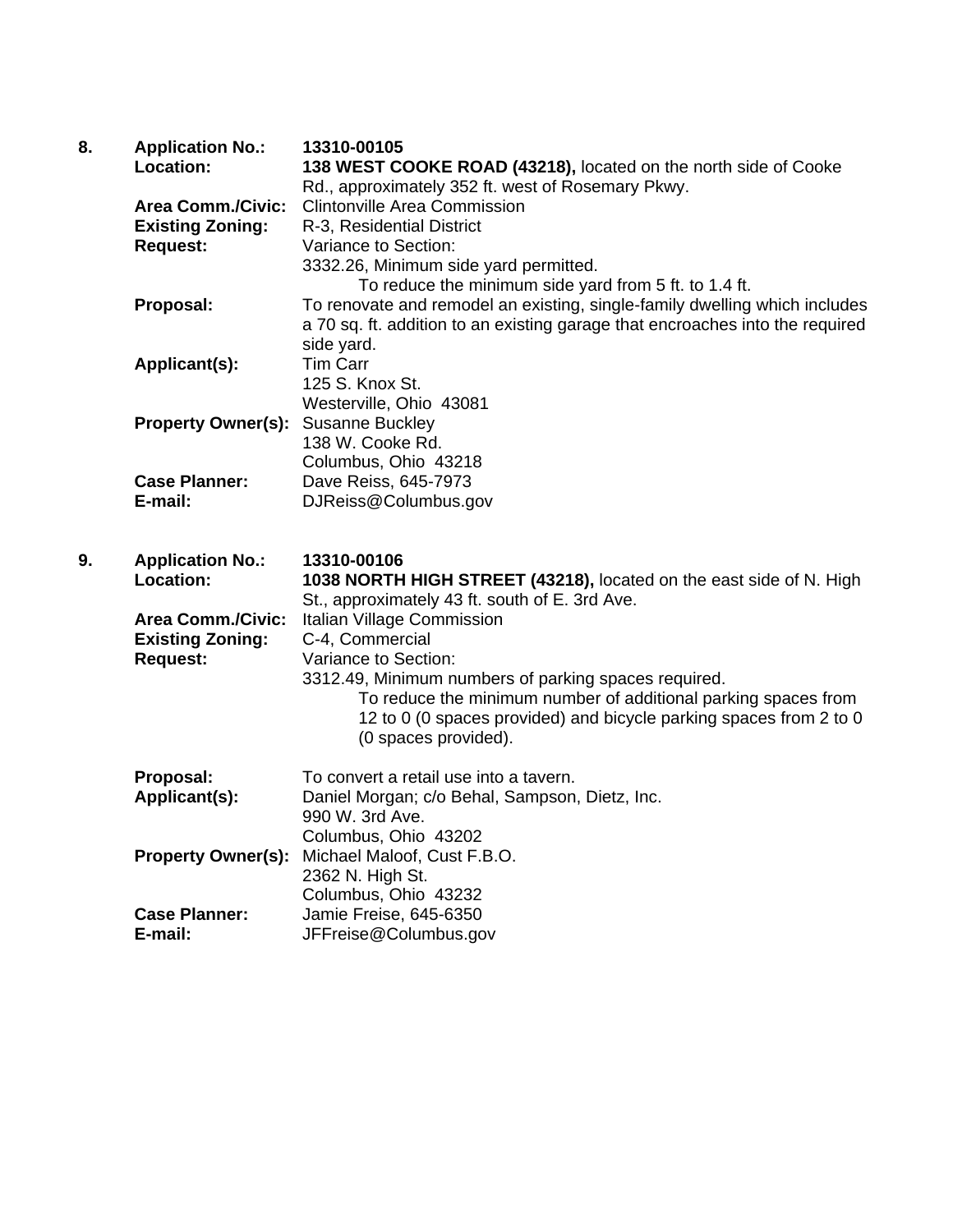| 10. | <b>Application No.:</b><br>Location:       | 13311-00107<br>1974 WATKINS ROAD (43207), located at the northwest corner of New                                                                                                                         |
|-----|--------------------------------------------|----------------------------------------------------------------------------------------------------------------------------------------------------------------------------------------------------------|
|     |                                            | World Dr. & Watkins Rd.                                                                                                                                                                                  |
|     |                                            | Area Comm./Civic: Far South Area Commission                                                                                                                                                              |
|     | <b>Existing Zoning:</b><br><b>Request:</b> | M-1, Manufacturing, and L-M, and L-M-1, Limited Manufacturing Districts<br>Variances & Special Permit to Section:                                                                                        |
|     |                                            | 3389.034, Compost facility.                                                                                                                                                                              |
|     |                                            | To permit the establishment of a compost facility.                                                                                                                                                       |
|     |                                            | 3389.07, Impound lot, junk yard or salvage yard.                                                                                                                                                         |
|     |                                            | To permit the establishment of a recycling facility.                                                                                                                                                     |
|     |                                            | 3365.17, Location requirements.                                                                                                                                                                          |
|     |                                            | To allow a more objectionable use (recycling) to be located within<br>600 ft. of the boundaries of any residential or apartment residential<br>use from the property lines containing the permitted use. |
|     | Proposal:                                  | To allow the establishment of a composting and recycling facility.                                                                                                                                       |
|     | Applicant(s):                              | Susan E. Enneking, Trustee; c/o Laura MacGregor Comek<br>500 S. Front St., 12th Floor                                                                                                                    |
|     |                                            | Columbus, Ohio 43215                                                                                                                                                                                     |
|     | <b>Property Owner(s):</b>                  | Susan E. Enneking, Trustee; Viking Properties; Viking Real Estate, Ltd.<br>and; Guy Wolfenbarger                                                                                                         |
|     |                                            | 3663 Alum Creek Dr.                                                                                                                                                                                      |
|     |                                            | Columbus, Ohio 43207                                                                                                                                                                                     |
|     | <b>Case Planner:</b>                       | Dave Reiss, 645-7973                                                                                                                                                                                     |
|     | E-mail:                                    | DJReiss@Columbus.gov                                                                                                                                                                                     |
|     |                                            |                                                                                                                                                                                                          |

| 11. | <b>Application No.:</b><br>Location: | 13310-00124<br>2395 WEST BROAD STREET (43062), located at the southeast corner of<br>S. Wayne Ave. & W. Broad St.                                                                                                                       |
|-----|--------------------------------------|-----------------------------------------------------------------------------------------------------------------------------------------------------------------------------------------------------------------------------------------|
|     | <b>Area Comm./Civic:</b>             | <b>Hilltop Area Commission</b>                                                                                                                                                                                                          |
|     | <b>Existing Zoning:</b>              | C-4, Commercial District                                                                                                                                                                                                                |
|     | <b>Request:</b>                      | Variances to Sections:                                                                                                                                                                                                                  |
|     |                                      | 3312.49, Minimum numbers of parking spaces required.                                                                                                                                                                                    |
|     |                                      | To reduce the required number of parking spaces from 21 to 17.                                                                                                                                                                          |
|     |                                      | 3372.604, Setback requirements.                                                                                                                                                                                                         |
|     |                                      | To locate a parking lot at the side of the principal building; to not                                                                                                                                                                   |
|     |                                      | locate parking behind the principal building.                                                                                                                                                                                           |
|     |                                      | 3372.605, Building design standards.                                                                                                                                                                                                    |
|     |                                      | To construct a building where the width of the building is not 60%<br>(108 ft.) of the lot width (180 ft.) along the primary frontage; to<br>construct a building that is 57% of the lot width (102 ft.) along the<br>primary frontage. |
|     | Proposal:                            | To construct a commercial retail store.                                                                                                                                                                                                 |
|     | Applicant(s):                        | Lynn Wackerly; c/o 4 Points Development                                                                                                                                                                                                 |
|     |                                      | 104 E. Town St.; Studio 144                                                                                                                                                                                                             |
|     |                                      | Columbus, Ohio 43215                                                                                                                                                                                                                    |
|     | <b>Property Owner(s):</b>            | Pataskala Partners, L.L.C./Lawrence Salser/Tyler Drug Co.                                                                                                                                                                               |
|     |                                      | P.O. Box 945/P.O. Box 20740/P.O. Box 20740                                                                                                                                                                                              |
|     |                                      | Pataskala, Ohio 43062/Columbus, Ohio 43220/Columbus, Ohio 43220                                                                                                                                                                         |
|     | <b>Case Planner:</b>                 | Dave Reiss, 645-7973                                                                                                                                                                                                                    |
|     | E-mail:                              | DJReiss@Columbus.gov                                                                                                                                                                                                                    |